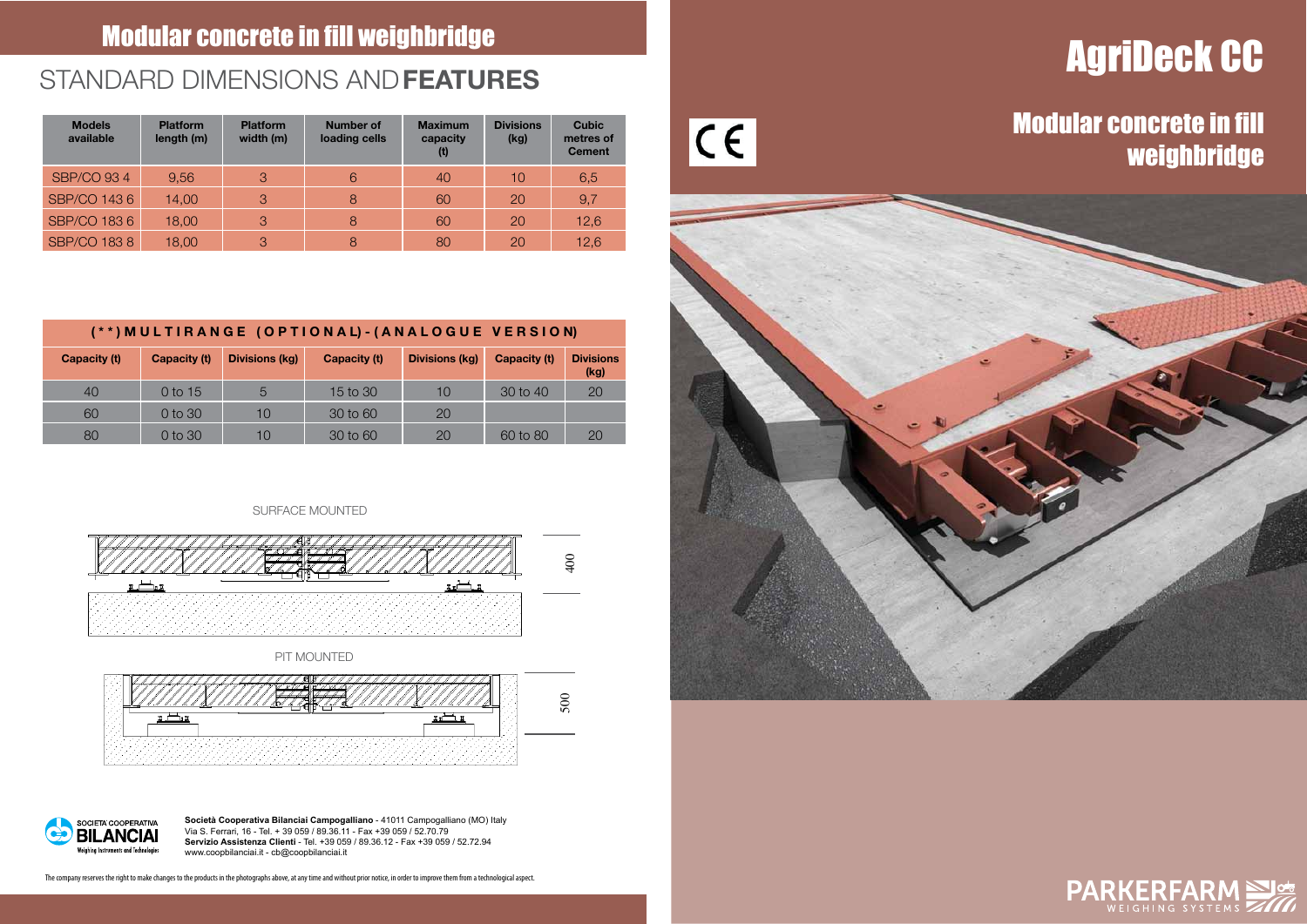## **AgriDeck CC**

The **Agrideck CC** weighbridge is an ideal solution for weighing motor vehicles and work trucks up to a maximum of 80 tons.

The design allows for easy of transport, handling and assembly, the isostatic type of structure with separate modules quarantees smooth operation over time, even if the foundations settle naturally.

The compactness of the profile allows the deck to be pit mounted and can be installed in a foundation of only 50 cm high, or a surface mounted version to be installed with the ramps being only 40 cm high.

The measuring system consists of a number of stainless steel compression load cells analogue version.

The electronic terminal that completes the weighing system with peripheral accessories, manages the display of the weight and any supplementary functions.

Types of materials, treatments used, design features and range of accessories and customisations: these characteristics allow the **Agrideck CC** weighbridge to be one of the most versatile and high quality products available on the market.

### PRODUCT **ADVANTAGES**

- Easily transported
- High resistance to the chemicals and oils
- High resistance to oxidation
- Installation versatility
- Multirange for the most advantageous minimum division in relation to the capacity
- The concrete is cast directly in the weighing platform without the need for additional shuttering

## CONCRETE **CHARACTERISTICS SUPPLY**

- The supply includes all the reinforcement required for the concrete cast
- 1.5 m wide semi panels complete with a lower closing plate
- Electrowelded mesh

**THE CASTING OF THE CONCRETE IS EXCLUDED FROM THE SUPPLY**

### RECOMMENDED **APPLICATIONS**

- Surface mounted installation
- Pit mounted installation for environments with high operating frequency

## SPECIFIC **ACCESSORIES**

- MULTI-RANGE Version
- ATEX Version (for environments at risk of explosion)
- Electronic terminals and printers
- Frame for ramps made of compacted material
- Customised structure colour
- Peripheral electronic accessories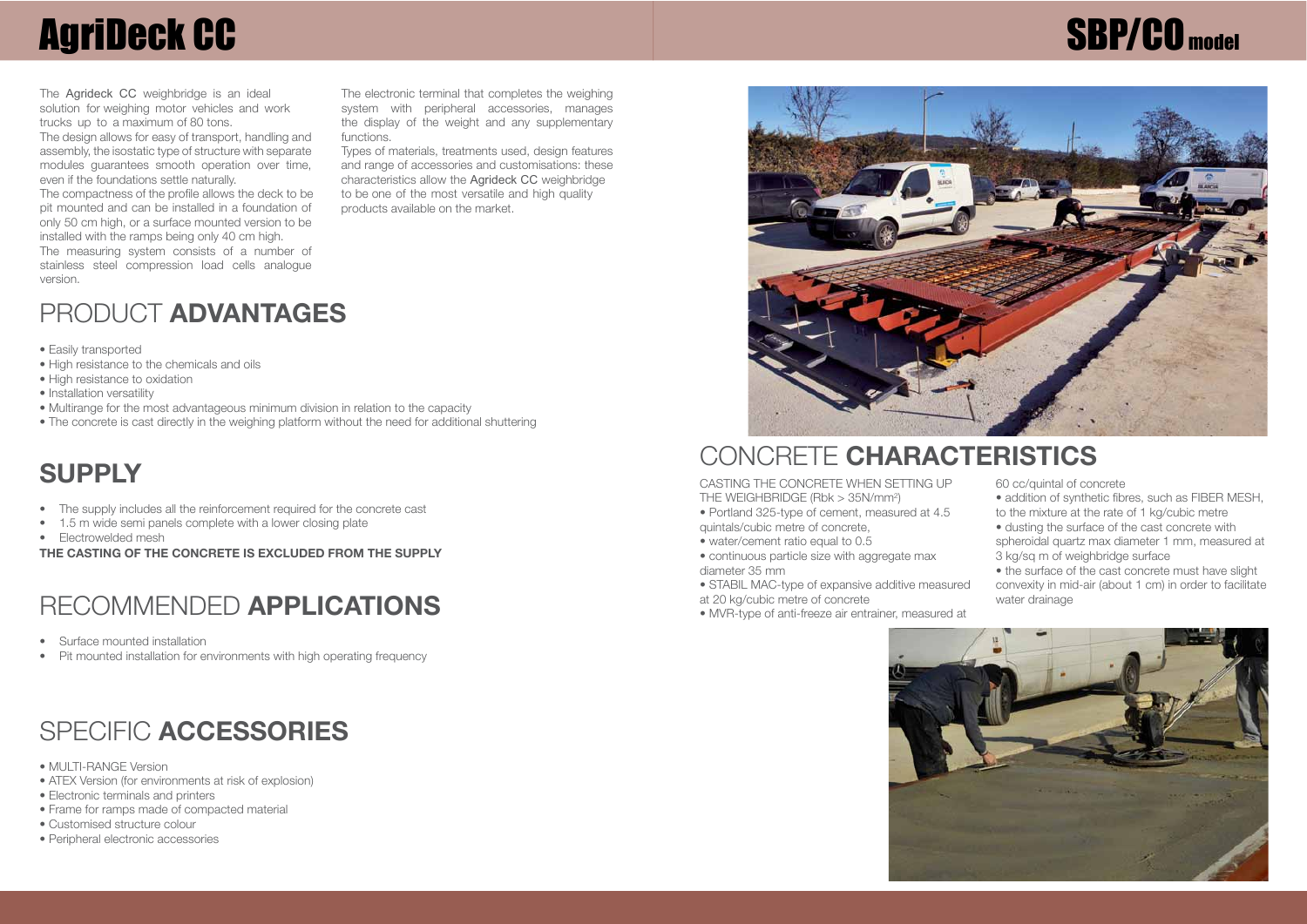## **AgriDeck CC**



#### **CONCRETE CHARACTERISTICS**

CASTING THE CONCRETE WHEN SETTING UP THE WEIGHBRIDGE (Rbk > 35N/mm<sup>2</sup> )

• Portland 325-type of cement, measured at 4.5 quintals/cubic metre of concrete,

- water/cement ratio equal to 0.5
- continuous particle size with aggregate max diameter 35 mm
- STABIL MAC-type of expansive additive measured at 20 kg/cubic metre of concrete

• MVR-type of anti-freeze air entrainer, measured at

60 cc/quintal of concrete

- addition of synthetic fibres, such as FIBER MESH, to the mixture at the rate of 1 kg/cubic metre
- dusting the surface of the cast concrete with
- spheroidal quartz max diameter 1 mm, measured at 3 kg/sq m of weighbridge surface
- the surface of the cast concrete must have slight convexity in mid-air (about 1 cm) in order to facilitate water drainage